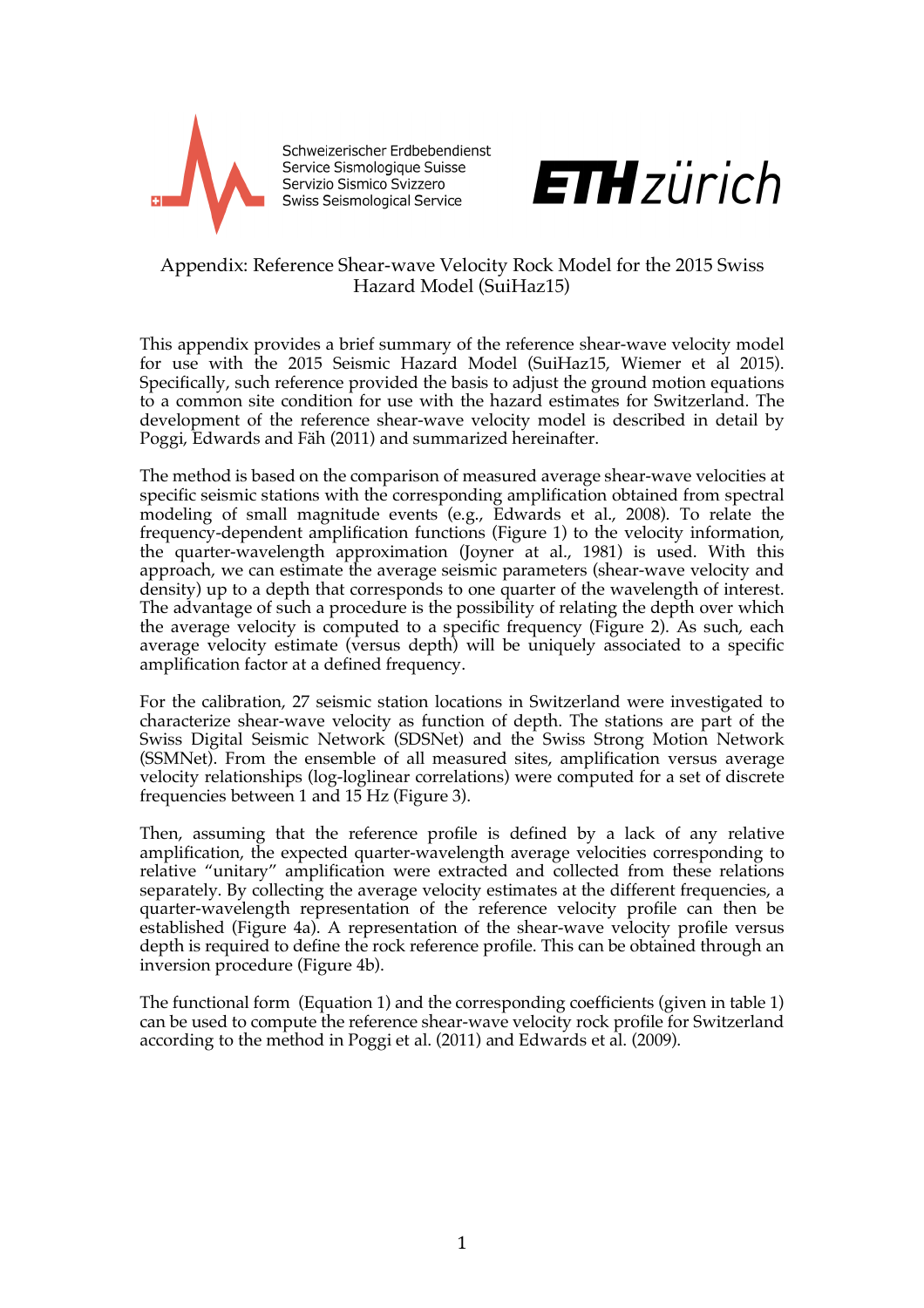$$
V_{S}(z) = (V_{S_{max}} - V_{S_{min}}) \left[ 1 - a \frac{\left(\frac{z_{top} - z}{b}\right)}{1 - z}\right] + V_{S_{min}}
$$

Equation 1. Proposed functional form of the reference S-wave velocity rock profile.

| a      |         | $V$ -m $1n$<br>(m/s) | $v$ -max<br>(m/s) | z-top<br>(m) |
|--------|---------|----------------------|-------------------|--------------|
| 1.3047 | 78.1674 | 1000                 | 3200              | $0.5\,$      |

Table 1. Coefficients of the reference S-wave velocity rock profile equation.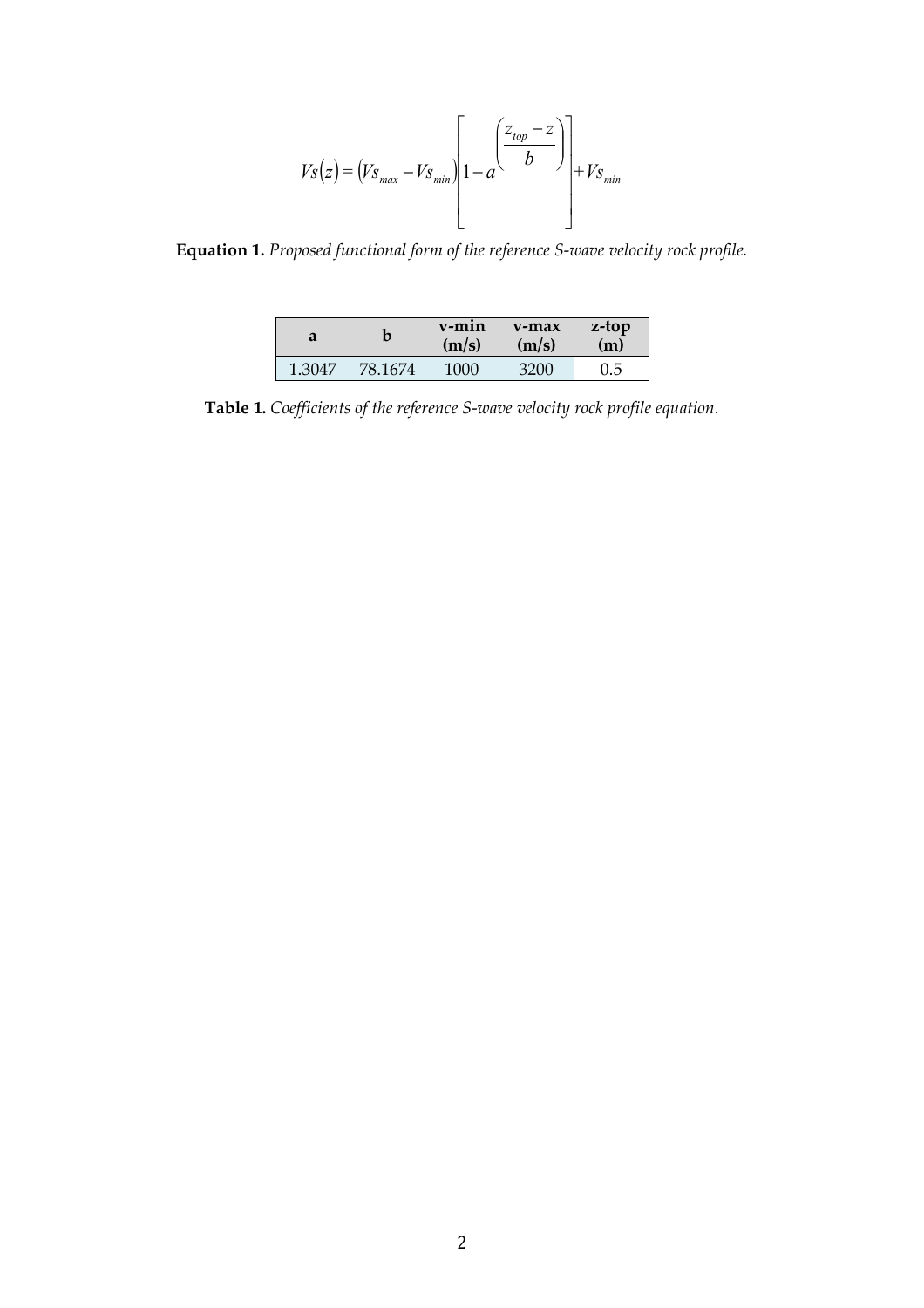

**Figure 1.** *Example of empirical amplification for the station WILA, obtained by spectral modelling. The amplification function is referenced to an unknown site condition, which is later defined by the proposed method.*



**Figure 2.***Example of quarter-wavelength representation of the Vs velocity profile at the station BRANT. Site characterization was performed by Multichannel Analysis of Surface Waves (MASW).*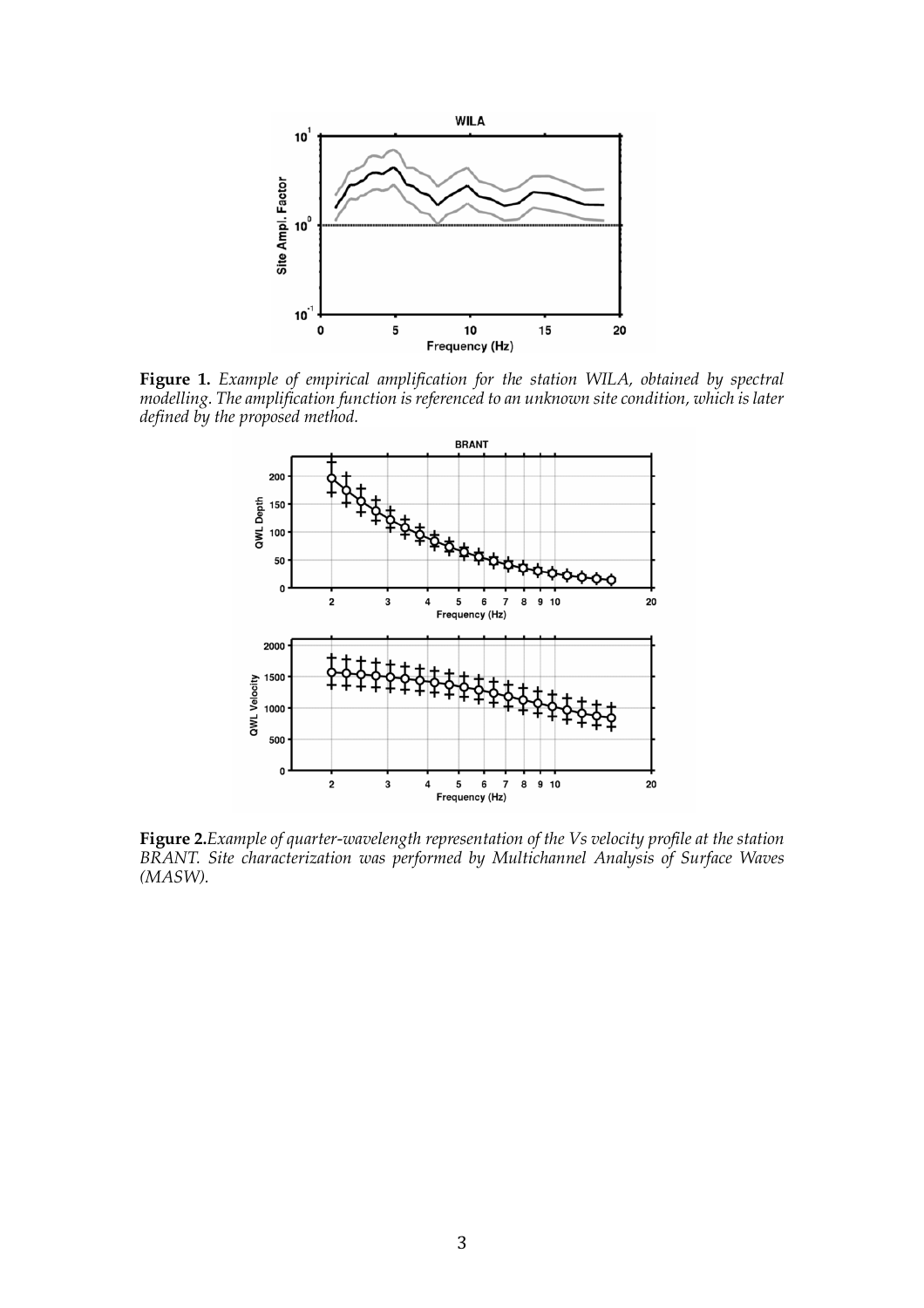

**Figure 3.** *Correlation between quarter-wavelength (Qwl) average velocities (MASW with dots in light grey, ambient noise in dark grey) and amplification factors from spectral modelling of earthquake spectra (here an example at 9Hz). A linear least-squares regression is applied in log-log scale to estimate parameter correlation. The red circle indicates the Qwl-velocity at unitary amplification.*



**Figure 4.** *A) Quarter-wavelength representation of the reference velocity profile obtained from the correlations between quarter-wavelength average velocities and amplification factors. B) Inverted reference velocity profile in comparison with previous references from independent studies in Switzerland (Campus and Fäh, 1997).*

## **References**